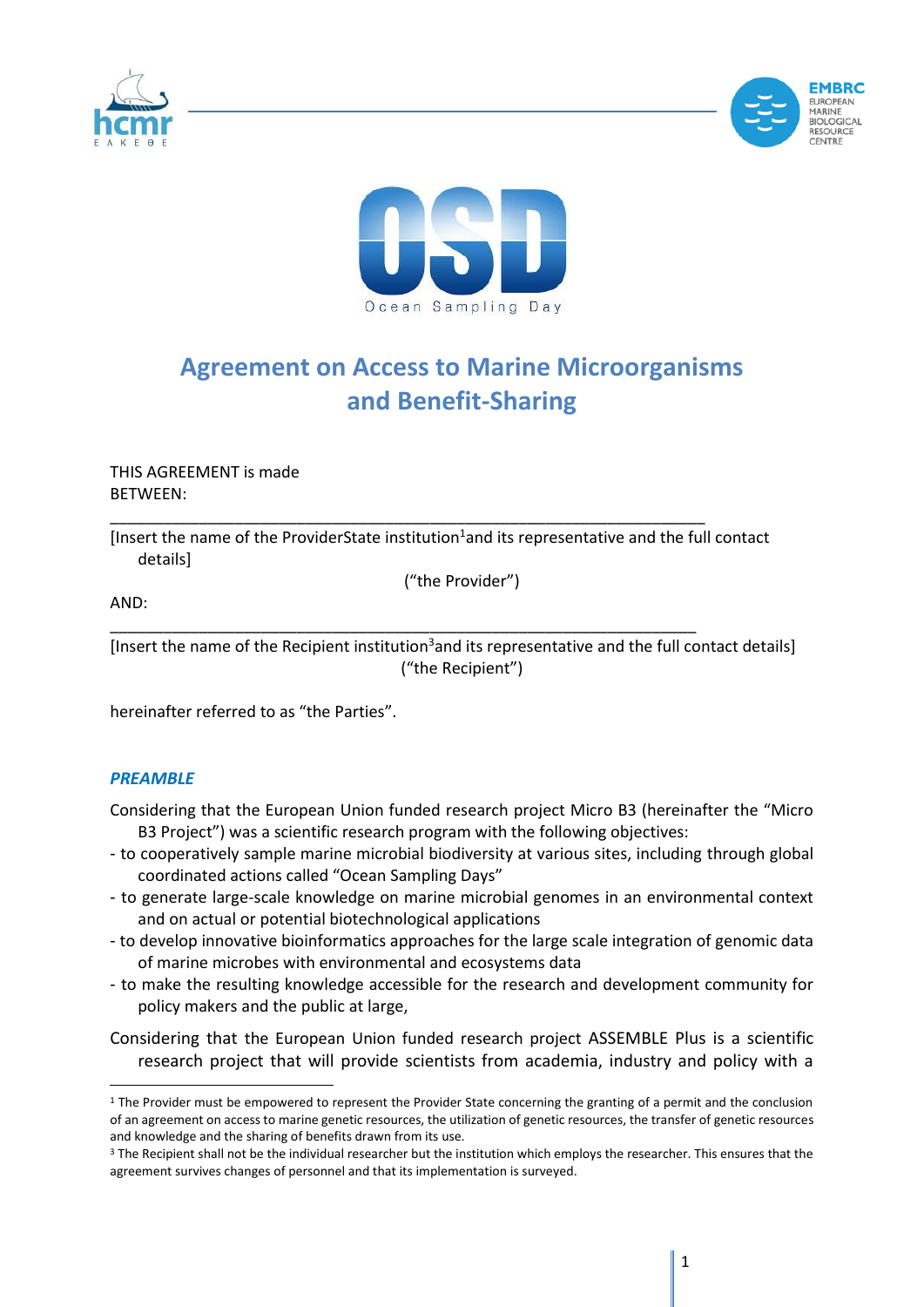



quality-assured programme of Transnational Access (TA) and Virtual Access (VA) to marine biological stations offering a wide variety of marine ecosystems, unique marine biological resources, state-of-the-art experimental and analytical facilities with integrated workflows, historical observation data, and advanced training opportunities.

- Considering that the European Marine Biological Resource Centre (EMBRC), being a selfsustained European Infrastructure, can secure the long-term operation of OSD and its step-by-step expansion to additional ecosystem components and in coordination with the global Genomics Observatories consortium.
- Considering that EMBRC-ERIC e-infrastructure will offer long-term support to the continuation of OSD through the ASSEMBLE PLUS project.
- Recalling that access to and utilization of genetic resources taken from the marine internal waters, territorial sea, exclusive economic zone or continental shelf of coastal states should be consistent with the provisions of the Convention on Biological Diversity (CBD) taking into account their specifications by the Bonn Guidelines on Access to Genetic Resources and the Fair and Equitable Sharing of Benefits arising from their Utilization, and, where appropriate, the Nagoya Protocol on Access to Genetic Resources and the Fair and Equitable Sharing of Benefits arising from their Utilization (NP, not yet in force), as well as with the United Nations Convention on the Law of the Sea (UNCLOS) and the customary law expressed by UNCLOS, Marine Microbial Biodiversity, Bioinformatics and Biotechnology Ocean Sampling Day Handbook, version of June 2015
- Recalling that according to these provisions access to and utilization of genetic resources taken from the above described maritime zones is subject to prior informed consent of the coastal state and mutually agreed terms if the coastal state so requires,
- Recalling that according to these provisions coastal states have the right to regulate, authorize and conduct marine scientific research in their marine internal waters, territorial sea, exclusive economic zone and on their continental shelf; and that in the case of research undertaken by other states or international organizations the coastal state has the right, if it so desires and if practicable, to participate or be represented in the marine scientific research project and to access data and samples and receive preliminary reports, and final results,
- Recalling that according to these provisions non-monetary and/or monetary benefits from the utilization of the genetic resources shall be shared with the Provider State if the same so requires and as it is set out in mutually agreed terms,
- Recalling that according to these provisions the transfer of genetic resources to third parties shall be set out in a material transfer agreement,
- Recalling that according to these provisions measures on access for non-commercial research purposes shall be simplified with a view to contribute to the conservation and sustainable use of biodiversity, and
- Acknowledging that research and development on genetic resources can be for the public domain or for proprietary purposes,

The Parties to this agreement hereby agree as follows: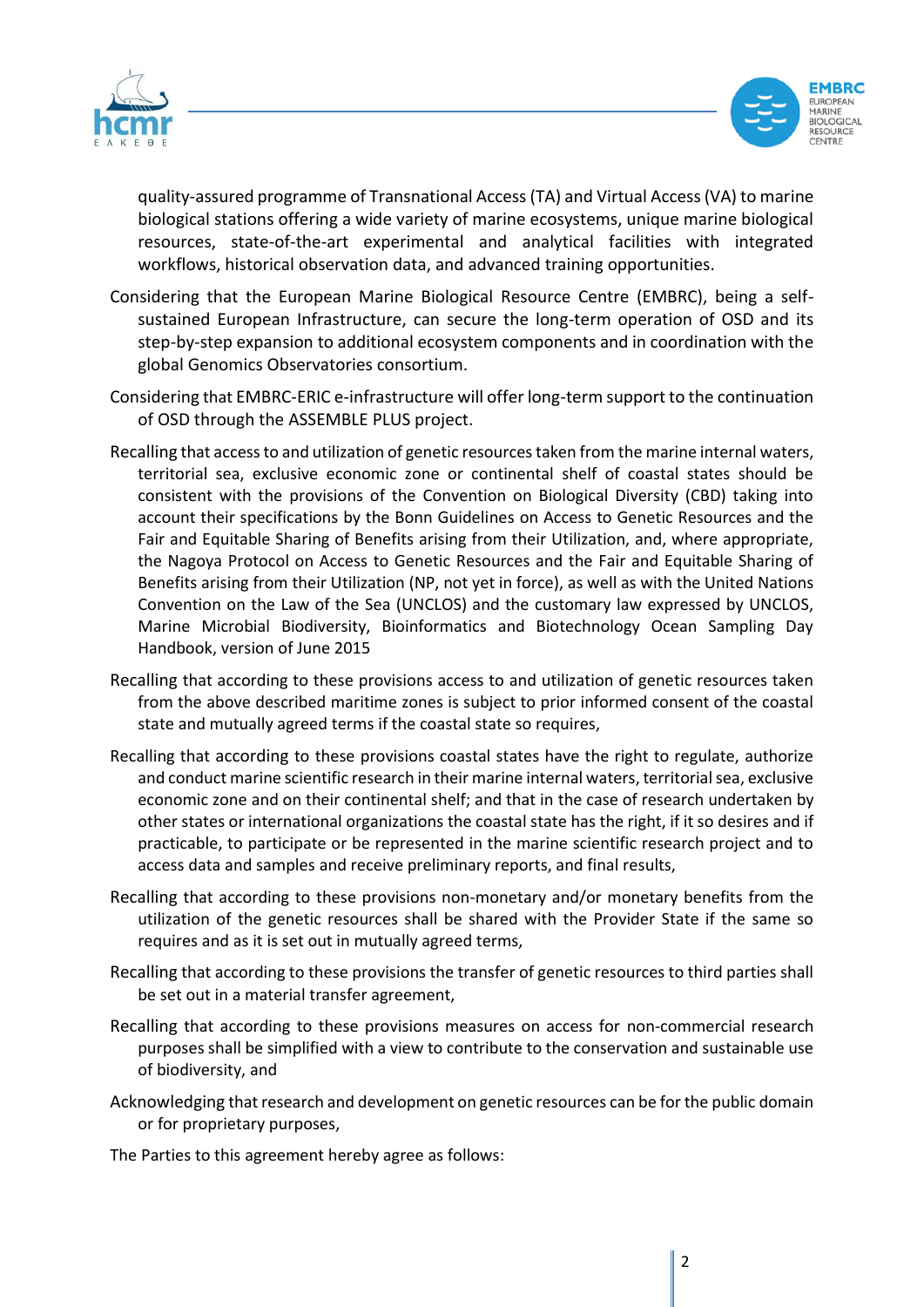



## **Article 1. AGREEMENT**

1.1 The agreement sets out the terms for the access to genetic resources found in/on the Provider State's marine internal waters, territorial sea, exclusive economic zone or continental shelf, for the utilization and transfer to third parties of the accessed genetic resources, for the management and transfer to third parties of associated knowledge and for the sharing of benefits drawn from the same.

1.2 The agreement is part of the Ocean Sampling Day Consortium. Its rights and obligations extend to all OSD partners.

1.3 The Parties agree to release a copy of the agreement to the registered users of the web portal built by the OSD.

# **Article 2. DEFINITIONS OF TERMS**

As used in this agreement, the following terms shall have the meaning provided below: a) **Access** means collecting genetic resources from the location where they are found.

b) **Accessed genetic resources** means the genetic resources collected on the basis of this agreement.

c) **Associated genetic knowledge** means any experimental or observational data, information and other findings on the composition, life conditions and functions of the accessed genetic resources.

d) **Derivative** means a naturally occurring biochemical compound resulting from the genetic expression or metabolism of biological or genetic resources, even if it does not contain functional units of heredity.

e) **Genetic resources** means any material of plant, animal, microbial or other origin containing functional units of heredity which is of actual or potential value.

f) **Ocean Sampling Days** are simultaneous sampling campaigns in the world's oceans aiming at providing insights about the microbial diversity and the identification of novel ocean-derived biotechnologies.

g) **OSD Consortium** meanseveryone who has constructively contributed to OSD sampling events.

h) OSD partner means an institution or university or any research facility that is a member in the OSD Consortium.

i) **Provider State** means the coastal state from whose marine internal waters, territorial sea, exclusive economic zone or continental shelf genetic resources are collected *in situ*.

j) **Third party** means any institution or university or any research facility other than OSD partners.

k) **Utilization** for **proprietary purposes** means research and development that aims at protecting the associated knowledge, including products and processes developed, by patent rights, keeping the associated knowledge secret, making the associated knowledge accessible at more than incremental costs for dissemination and/or bringing the products and processes developed from the accessed genetic resources on the market.

l)**Utilization for the public domain** means research and development that aims at making the associated knowledge, including products and processes developed, publicly available at no more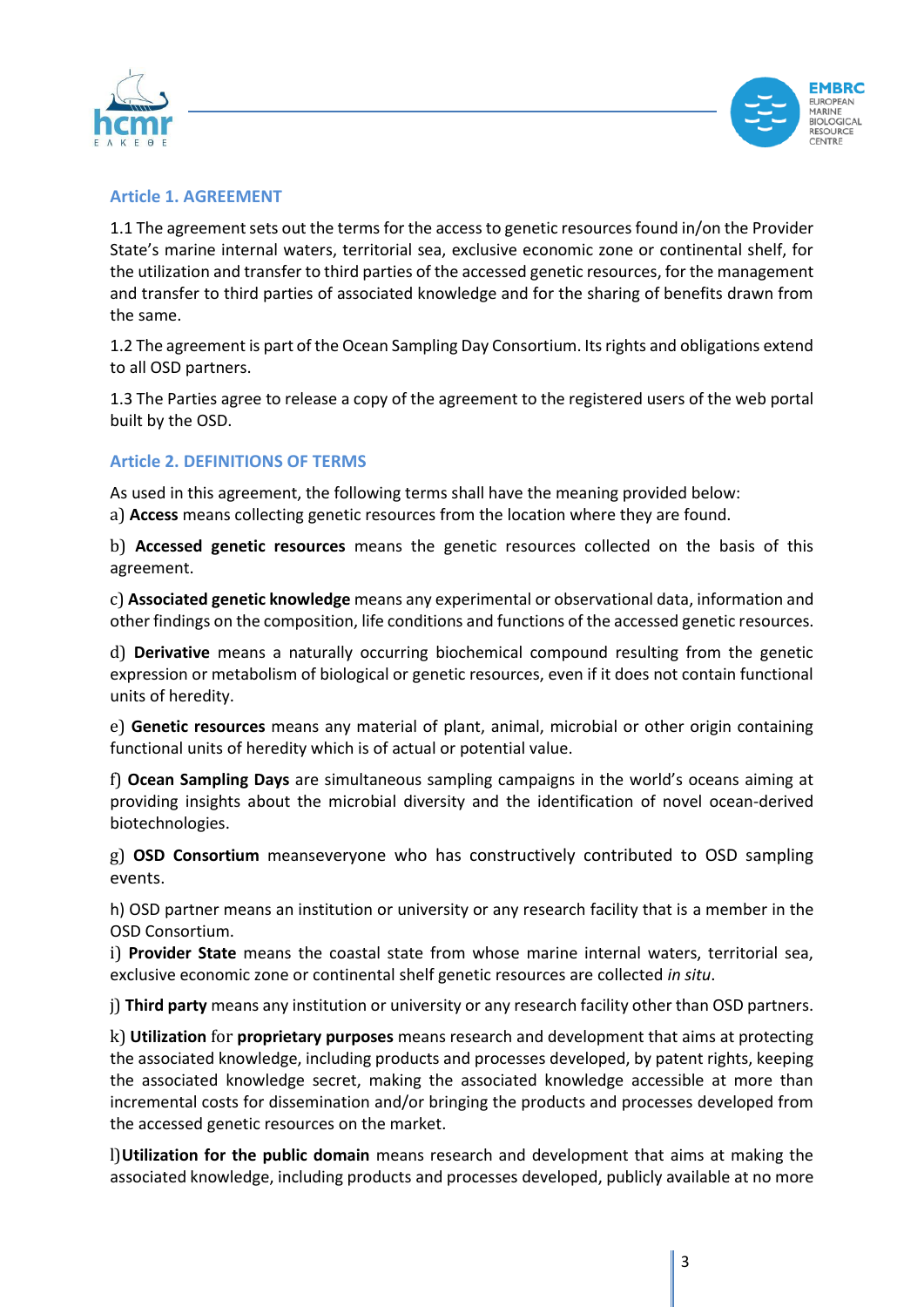



than incremental costs for dissemination, and without being protected by patent rights or further restricted by other intellectual property rights.

m) **Utilization of genetic resources** means research and development on the genetic and/or biochemical composition of the accessed genetic resources, including through the application of biotechnology which is any technological application that uses biological systems, living organisms, or derivatives thereof, to make or modify products or processes for specific use.

\_\_\_\_\_\_\_\_\_\_\_\_\_\_\_\_\_\_\_\_\_\_\_\_\_\_\_\_\_\_\_\_\_\_\_\_\_\_\_\_\_\_\_\_\_\_\_\_\_\_\_\_\_\_\_\_\_\_\_\_\_\_\_\_\_\_\_\_\_\_\_\_\_\_\_\_\_

\_\_\_\_\_\_\_\_\_\_\_\_\_\_\_\_\_\_\_\_\_\_\_\_\_\_\_\_\_\_\_\_\_\_\_\_\_\_\_\_\_\_\_\_\_\_\_\_\_\_\_\_\_\_\_\_\_\_\_\_\_\_\_\_\_\_\_\_\_\_\_\_\_\_\_\_\_

\_\_\_\_\_\_\_\_\_\_\_\_\_\_\_\_\_\_\_\_\_\_\_\_\_\_\_\_\_\_\_\_\_\_\_\_\_\_\_\_\_\_\_\_\_\_\_\_\_\_\_\_\_\_\_\_\_\_\_\_\_\_\_\_\_\_\_\_\_\_\_\_\_\_\_\_\_

\_\_\_\_\_\_\_\_\_\_\_\_\_\_\_\_\_\_\_\_\_\_\_\_\_\_\_\_\_\_\_\_\_\_\_\_\_\_\_\_\_\_\_\_\_\_\_\_\_\_\_\_\_\_\_\_\_\_\_\_\_\_\_\_\_\_\_\_\_\_\_\_\_\_\_\_\_

## **Article 3. ACCESS TO GENETIC RESOURCES**

- 3.1 The Recipient shall be entitled to collect samples as follows:
	- a) Kinds of samples<sup>5</sup>, including the kind of genetic resources<sup>6</sup>, if known:
	- b) Number and quantity of samples:

c) Geographical location of collection<sup>7</sup>:

d) Time period for collection:

- 3.2 The Recipient shall within ………………..… [time period to be specified by the Parties] after collection of the samples notify to the Provider the kinds of genetic resources the Recipient intends to utilize. The Provider may, within … weeks [to be specified], raise objections in which case the Parties will seek agreement on the kinds of genetic resources allowed to be utilized. (This clause is to be crossed out if not applicable)<sup>8</sup>
- 3.3 The Recipient shall be entitled to move the accessed genetic resources to its premises and, subject to Article 1.2 of this agreement, to the premises of other OSD Partners, as well as to an institution or individual which is contractually bound with the Recipient to provide specified assistance concerning the utilization of the accessed genetic resources<sup>9</sup>.
- 3.4 The Recipient shall deliver a portion of the accessed genetic resources to the Provider or an institution designated by the same:

\_\_\_\_\_\_\_\_\_\_\_\_\_\_\_\_\_\_\_\_\_\_\_\_\_\_\_\_\_\_\_\_\_\_\_\_\_\_\_\_\_\_\_\_\_\_\_\_\_\_\_\_\_\_\_\_\_\_\_\_\_\_\_\_\_\_\_\_\_\_\_\_\_\_\_\_\_

\_\_\_\_\_\_\_\_\_\_\_\_\_\_\_\_\_\_\_\_\_\_\_\_\_\_\_\_\_\_\_\_\_\_\_\_\_\_\_\_\_\_\_\_\_\_\_\_\_\_\_\_\_\_\_\_\_\_\_\_\_\_\_\_\_\_\_\_\_\_\_\_\_\_\_\_\_

The samples shall be delivered in the following form:

(This clause is to be crossed out if not applicable)

<sup>3.5</sup> The Recipient shall bear all the costs incurred in accessing and delivering the genetic resources.

<sup>5</sup>E.g. seawater, sediment.

<sup>6</sup>The kind of genetic resources to be extracted from the sample, i.e. virus, bacteria, funghi, microorganism. <sup>7</sup>E.g. GPS coordinates.

<sup>8</sup> Not applicable if kind of genetic resources included is known *ex ante* under 3.1.a)

<sup>9</sup> All other transfers are considered transfers to third parties and bound by the conditions under Article 5.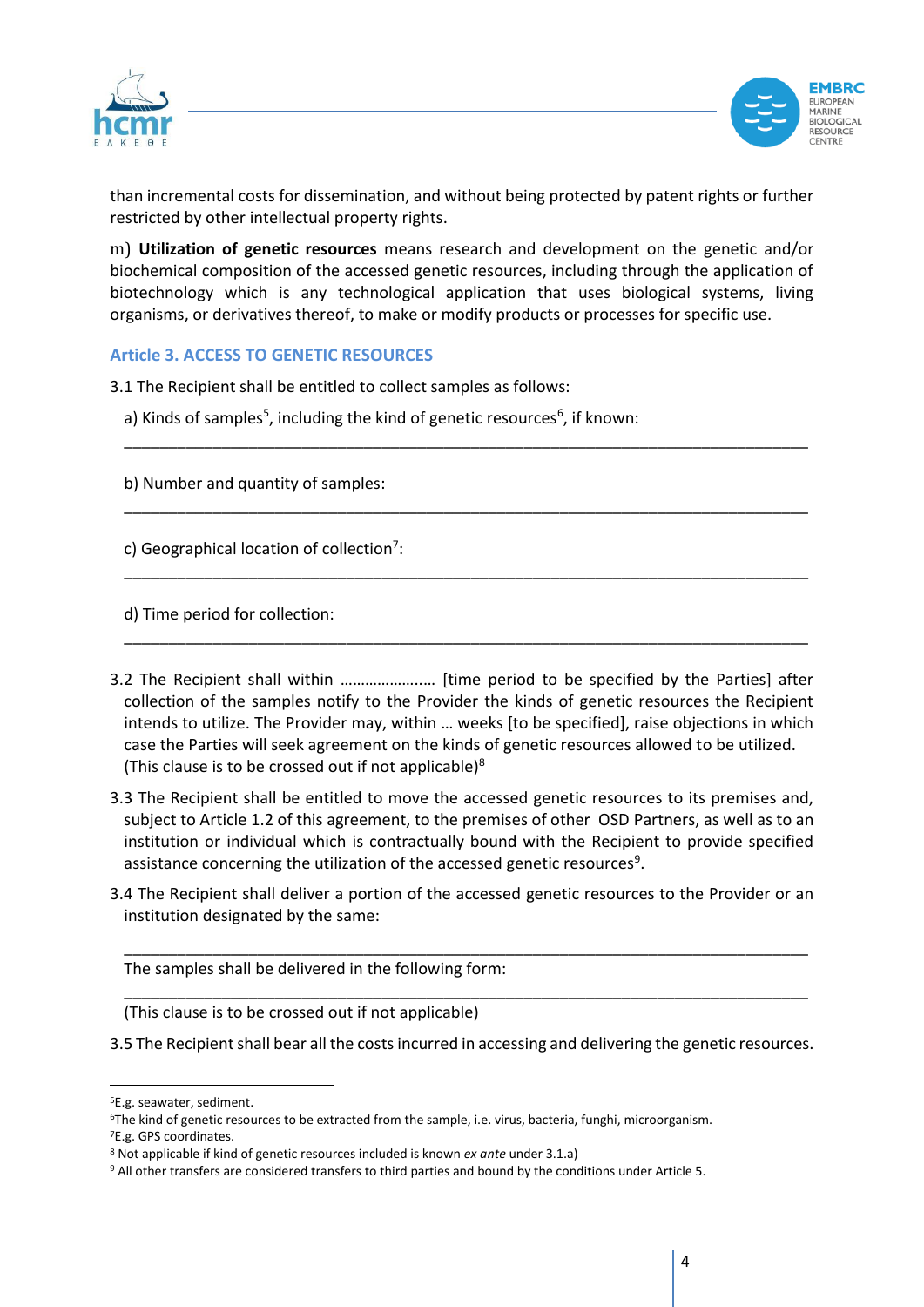



## **Article 4. UTILIZATION OF THE GENETIC RESOURCES**

- 4.1. The Recipient shall be entitled to the utilization of the accessed genetic resources. Specifications, if deemed necessary:
- 4.2 The utilization of the accessed genetic resources shall be for the public domain. Specifications, if deemed necessary:

(This clause is to be crossed out if not applicable)

4.3 The Recipient shall be entitled to utilize part/all (please cross out) of the accessed genetic resources for proprietary purposes: Specifications, if deemed necessary:

\_\_\_\_\_\_\_\_\_\_\_\_\_\_\_\_\_\_\_\_\_\_\_\_\_\_\_\_\_\_\_\_\_\_\_\_\_\_\_\_\_\_\_\_\_\_\_\_\_\_\_\_\_\_\_\_\_\_\_\_\_\_\_\_\_\_\_\_\_\_\_\_\_\_\_\_\_

\_\_\_\_\_\_\_\_\_\_\_\_\_\_\_\_\_\_\_\_\_\_\_\_\_\_\_\_\_\_\_\_\_\_\_\_\_\_\_\_\_\_\_\_\_\_\_\_\_\_\_\_\_\_\_\_\_\_\_\_\_\_\_\_\_\_\_\_\_\_\_\_\_\_\_\_\_

\_\_\_\_\_\_\_\_\_\_\_\_\_\_\_\_\_\_\_\_\_\_\_\_\_\_\_\_\_\_\_\_\_\_\_\_\_\_\_\_\_\_\_\_\_\_\_\_\_\_\_\_\_\_\_\_\_\_\_\_\_\_\_\_\_\_\_\_\_\_\_\_\_\_\_\_\_

(This clause is to be crossed out if not applicable)

4.4 Should the Recipient, after the conclusion of this agreement, intend to utilize the accessed genetic resources and/or use the associated genetic knowledge for proprietary purposes the Recipient shall seek the consent of the Provider.

Specifications of the consent procedure, if deemed necessary:

4.5 Should the Provider, after the conclusion of this agreement, intend to utilize the accessed genetic resources and/or use the associated genetic knowledge for proprietary purposes the Provider shall enter into amicable negotiations with the Recipient on the modification or termination of this agreement.

\_\_\_\_\_\_\_\_\_\_\_\_\_\_\_\_\_\_\_\_\_\_\_\_\_\_\_\_\_\_\_\_\_\_\_\_\_\_\_\_\_\_\_\_\_\_\_\_\_\_\_\_\_\_\_\_\_\_\_\_\_\_\_\_\_\_\_\_\_\_\_\_\_\_\_\_\_

(This clause is to be crossed out if not applicable)

## **Article 5. TRANSFER OF GENETIC RESOURCES TO THIRD PARTIES**

- 5.1 The Recipient may transfer to a third party the accessed genetic resources, or parts of them, provided that the third party agrees with the Recipient, to apply to the transferred genetic resources Articles 4 to 16 of this agreement.
- 5.2 If the Recipient intends to transfer to a third party the associated genetic knowledge which is not yet submitted to the public domain according to Article 6, the third party shall agree with the Recipient, to apply to the transferred knowledge Articles 4 to 16 of this agreement.
- 5.3 In case of transfer to a third party, the Recipient needs the prior informed consent of the Provider, under one of the following modalities<sup>10</sup>.
	- a notification of the transfer to the Provider or an institution designated by the same, along

<sup>10</sup> NOTE OF CAUTION: The Parties should be aware that too heavy PIC requirements could significantly complicate the research and development process during the non-commercial stage considered in this contract (defined as public domain). A facilitated PIC procedure for non-commercial use (public domain uses) as proposed here would also be to the advantage of the Provider country because this allows the Recipient to transfer GR or knowledge during the non–commercial stages more easily and this might lead to increased commercial product development in later stages, in which a new negotiation with the Provider country is initiated according to the renegotiation clause in Art. 4.4.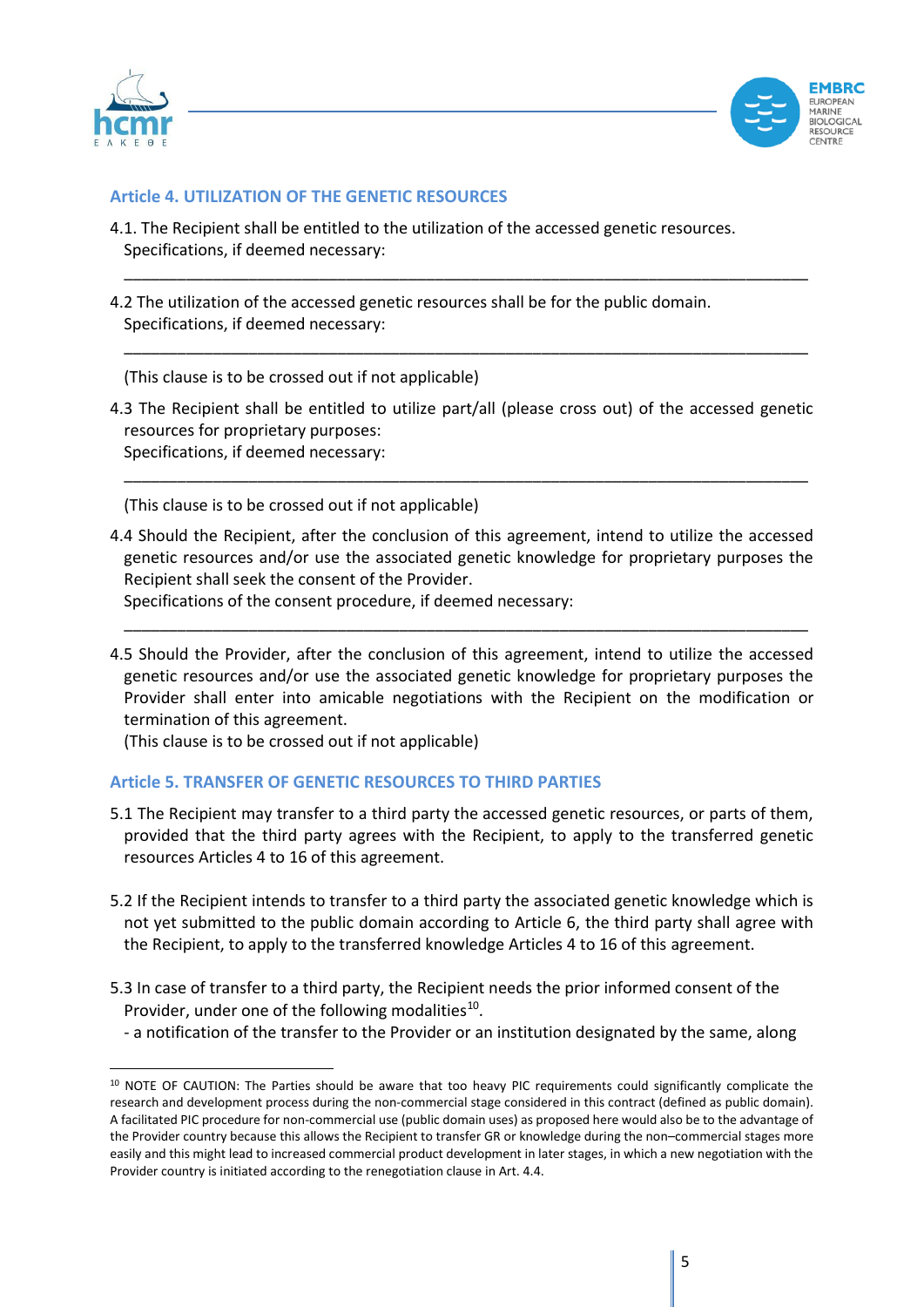



with the sending of a copy of the transfer agreement, will be considered as proof of prior informed consent. The institution shall be the following [if applicable]:

\_\_\_\_\_\_\_\_\_\_\_\_\_\_\_\_\_\_\_\_\_\_\_\_\_\_\_\_\_\_\_\_\_\_\_\_\_\_\_\_\_\_\_\_\_\_\_\_\_\_\_\_\_\_\_\_\_\_\_\_\_\_\_\_\_\_\_\_\_\_\_\_\_\_\_\_\_

\_\_\_\_\_\_\_\_\_\_\_\_\_\_\_\_\_\_\_\_\_\_\_\_\_\_\_\_\_\_\_\_\_\_\_\_\_\_\_\_\_\_\_\_\_\_\_\_\_\_\_\_\_\_\_\_\_\_\_\_\_\_\_\_\_\_\_\_\_\_\_\_\_\_\_\_\_

- other [specification of the modality]:

[This clause is to be crossed out upon agreement that the consent is not required]

## **Article 6. DISSEMINATION OF KNOWLEDGE**

- 6.1 The Recipient shall make the associated genetic knowledge publicly available at no more than incremental costs of dissemination. The dissemination can be through online media, print media or delivery upon request. The recommended forums for online dissemination are EMBRC-ERIC e-infrastructure (www.embrc.eu) and existing data bases and information networks such as the Global Biodiversity Information Facility (GBIF), SeaDataNet, Pangaea and the International Nucleotide Sequence Database Collaboration (INSDC).
- 6.2 Such knowledge shall be made available as soon as possible after its generation unless otherwise specified. No embargo period is allowed for the raw sequence data and the oceanographic data associated to the samples collected upon the Ocean Sample Days. Specifications if deemed necessary:

\_\_\_\_\_\_\_\_\_\_\_\_\_\_\_\_\_\_\_\_\_\_\_\_\_\_\_\_\_\_\_\_\_\_\_\_\_\_\_\_\_\_\_\_\_\_\_\_\_\_\_\_\_\_\_\_\_\_\_\_\_\_\_\_\_\_\_\_\_\_\_\_\_\_\_\_\_

- 6.3 The Recipient shall make reasonable efforts to ensure that the release of associated genetic knowledge through online media, print media or delivery upon request will be organized such that users are bound not to use the associated genetic knowledge taken from the portals for proprietary purposes unless they have obtained prior informed consent of the Provider.
- 6.4 Paragraphs 1-3 of this Article do not apply to associated genetic knowledge used for proprietary purposes specified under Articles 4.3 and 4.4.
- 6.5 The Recipient shall make reasonable efforts to ensure that the users of knowledge accessed from EMBRC-ERIC e-infrastructureprovide to the System the knowledge from their own research in such form and format as the System will reasonably require, in order to promote the objectives of the utilization for the public domain.

## **Article 7. ACKNOWLEDGING THE CONTRIBUTION OF THE PROVIDERSTATE**

- 7.1 When making associated genetic knowledge publicly available under Article 6 the Recipient shall indicate the country of origin of the utilized genetic resource.
- 7.2 When making associated genetic knowledge publicly available under Article 6 the Recipient shall acknowledge the role of scientists from the Provider State, and, where any work, significant advice or recommendations have been provided by such scientists, their (co-)authorship.

#### **Article 8. RECORDING AND REPORTING**

8.1 The Recipient shall maintain records concerning the storage and transfer of the accessed genetic resources and allow access to such records to the Provider or the authority designated by the same.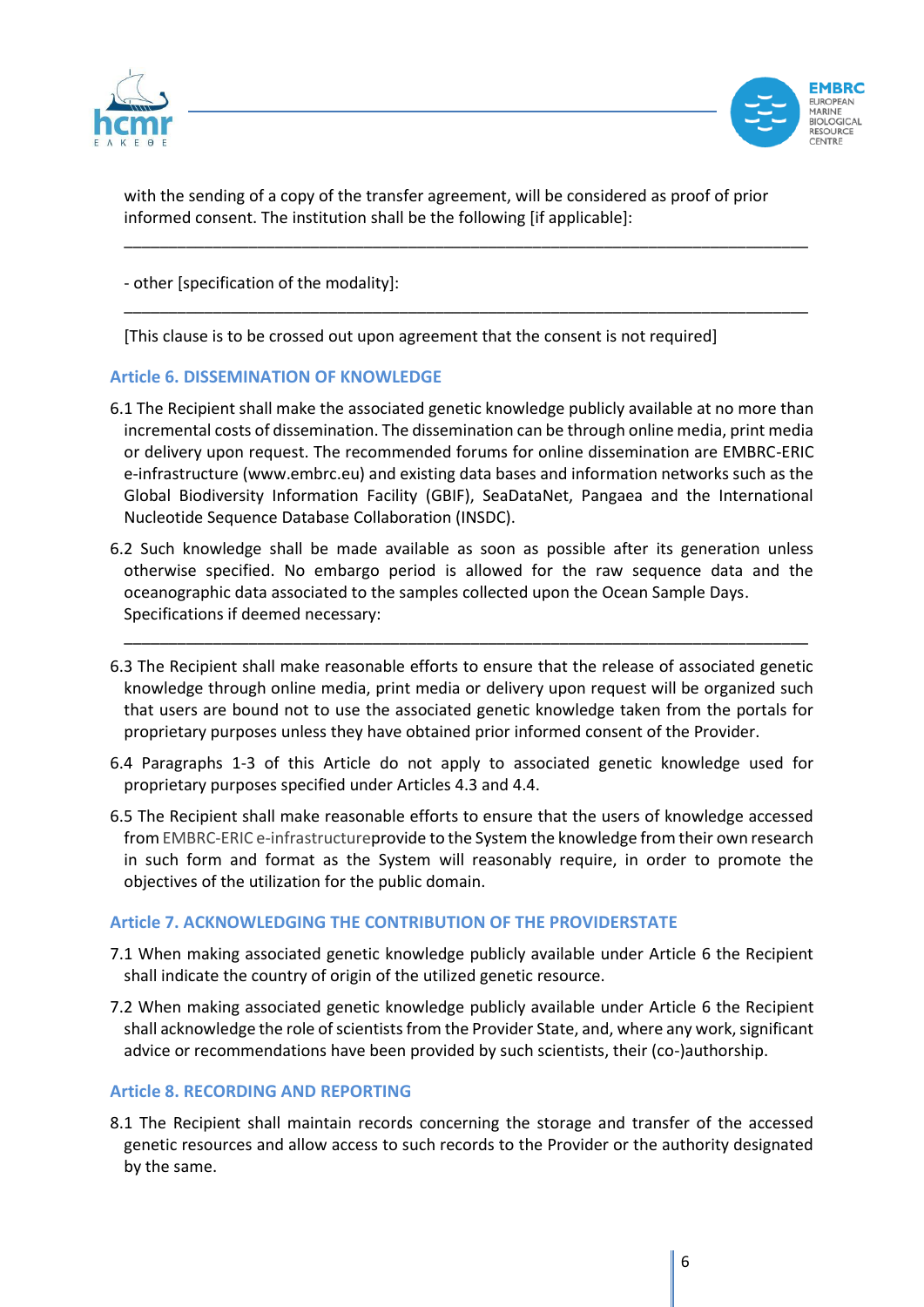



(insert name and address of authority if applicable)

8.2 The Recipient shall report in writing to the Provider or the authority designated by the same every **Exercise 2** [insert duration] months, beginning **Exercise 2** and ending \_\_\_\_\_\_\_\_\_\_\_\_\_\_\_\_\_, providing details of the progress of utilization.

\_\_\_\_\_\_\_\_\_\_\_\_\_\_\_\_\_\_\_\_\_\_\_\_\_\_\_\_\_\_\_\_\_\_\_\_\_\_\_\_\_\_\_\_\_\_\_\_\_\_\_\_\_\_\_\_\_\_\_\_\_\_\_\_\_\_\_\_\_\_\_\_\_\_\_\_\_ \_\_\_\_\_\_\_\_\_\_\_\_\_\_\_\_\_\_\_\_\_\_\_\_\_\_\_\_\_\_\_\_\_\_\_\_\_\_\_\_\_\_\_\_\_\_\_\_\_\_\_\_\_\_\_\_\_\_\_\_\_\_\_\_\_\_\_\_\_\_\_\_\_\_\_\_\_ \_\_\_\_\_\_\_\_\_\_\_\_\_\_\_\_\_\_\_\_\_\_\_\_\_\_\_\_\_\_\_\_\_\_\_\_\_\_\_\_\_\_\_\_\_\_\_\_\_\_\_\_\_\_\_\_\_\_\_\_\_\_\_\_\_\_\_\_\_\_\_\_\_\_\_\_\_

\_\_\_\_\_\_\_\_\_\_\_\_\_\_\_\_\_\_\_\_\_\_\_\_\_\_\_\_\_\_\_\_\_\_\_\_\_\_\_\_\_\_\_\_\_\_\_\_\_\_\_\_\_\_\_\_\_\_\_\_\_\_\_\_\_\_\_\_\_\_\_\_\_\_\_\_\_ \_\_\_\_\_\_\_\_\_\_\_\_\_\_\_\_\_\_\_\_\_\_\_\_\_\_\_\_\_\_\_\_\_\_\_\_\_\_\_\_\_\_\_\_\_\_\_\_\_\_\_\_\_\_\_\_\_\_\_\_\_\_\_\_\_\_\_\_\_\_\_\_\_\_\_\_\_ \_\_\_\_\_\_\_\_\_\_\_\_\_\_\_\_\_\_\_\_\_\_\_\_\_\_\_\_\_\_\_\_\_\_\_\_\_\_\_\_\_\_\_\_\_\_\_\_\_\_\_\_\_\_\_\_\_\_\_\_\_\_\_\_\_\_\_\_\_\_\_\_\_\_\_\_\_

(insert name and address of authority if applicable)

8.3 With relation to associated genetic knowledge used for proprietary purposes specified under Articles 4.3 and 4.4, the Recipient shall, when reporting according to paragraph 2 of this Article, also report on any steps taken towards obtaining or implementing intellectual property protection and the selling of products or processes based on this knowledge<sup>11</sup>.

#### **Article 9. SHARING OF KNOWLEDGE**

9.1 The Recipient shall provide the Provider, or the authority designated by the same, with the associated genetic knowledge and provide assistance in their assessment or interpretation as reasonably requested.

\_\_\_\_\_\_\_\_\_\_\_\_\_\_\_\_\_\_\_\_\_\_\_\_\_\_\_\_\_\_\_\_\_\_\_\_\_\_\_\_\_\_\_\_\_\_\_\_\_\_\_\_\_\_\_\_\_\_\_\_\_\_\_\_\_\_\_\_\_\_\_\_\_\_\_\_\_ \_\_\_\_\_\_\_\_\_\_\_\_\_\_\_\_\_\_\_\_\_\_\_\_\_\_\_\_\_\_\_\_\_\_\_\_\_\_\_\_\_\_\_\_\_\_\_\_\_\_\_\_\_\_\_\_\_\_\_\_\_\_\_\_\_\_\_\_\_\_\_\_\_\_\_\_\_ \_\_\_\_\_\_\_\_\_\_\_\_\_\_\_\_\_\_\_\_\_\_\_\_\_\_\_\_\_\_\_\_\_\_\_\_\_\_\_\_\_\_\_\_\_\_\_\_\_\_\_\_\_\_\_\_\_\_\_\_\_\_\_\_\_\_\_\_\_\_\_\_\_\_\_\_\_

(insert name and address of authority if applicable)

- 9.2 Such knowledge shall, at the latest, be provided once it has been made publicly available. Specifications if deemed necessary $12$ :
- 9.3 The obligation under paragraph 1 of this Article extends to associated genetic knowledge used for proprietary purposes specified under Articles 4.3 and 4.4. When using the knowledge the Provider shall not prejudice any use for proprietary purposes by the Recipient  $^{13}$ . Specifications, if deemed necessary:

\_\_\_\_\_\_\_\_\_\_\_\_\_\_\_\_\_\_\_\_\_\_\_\_\_\_\_\_\_\_\_\_\_\_\_\_\_\_\_\_\_\_\_\_\_\_\_\_\_\_\_\_\_\_\_\_\_\_\_\_\_\_\_\_\_\_\_\_\_\_\_\_\_\_\_\_\_ \_\_\_\_\_\_\_\_\_\_\_\_\_\_\_\_\_\_\_\_\_\_\_\_\_\_\_\_\_\_\_\_\_\_\_\_\_\_\_\_\_\_\_\_\_\_\_\_\_\_\_\_\_\_\_\_\_\_\_\_\_\_\_\_\_\_\_\_\_\_\_\_\_\_\_\_\_

\_\_\_\_\_\_\_\_\_\_\_\_\_\_\_\_\_\_\_\_\_\_\_\_\_\_\_\_\_\_\_\_\_\_\_\_\_\_\_\_\_\_\_\_\_\_\_\_\_\_\_\_\_\_\_\_\_\_\_\_\_\_\_\_\_\_\_\_\_\_\_\_\_\_\_\_\_ \_\_\_\_\_\_\_\_\_\_\_\_\_\_\_\_\_\_\_\_\_\_\_\_\_\_\_\_\_\_\_\_\_\_\_\_\_\_\_\_\_\_\_\_\_\_\_\_\_\_\_\_\_\_\_\_\_\_\_\_\_\_\_\_\_\_\_\_\_\_\_\_\_\_\_\_\_

(This clause is to be crossed out if not applicable)

<sup>11</sup> Subject to negotiation of the Parties it could be agreed that the consent of the Provider is required for certain steps of commercialization such as the bringing on the market of the product.

 $12$  It may be concluded between the Parties that the Provider shall be informed before publication. This may allow the Provider to check if the requirements under Article 7 are fulfilled and/or if there is reason for pursuing proprietary purposes according to Article 4.5. In this case the provider shall keep the knowledge confidential during the agreed period.

<sup>&</sup>lt;sup>13</sup> This clause will be negotiated along with the benefit-sharing arrangement: a provider country will prefer to have access to the information (even if the country keeps it confidential as specified under 9.2), but a company might prefer to give a higher upfront benefit-sharing under Article 11 as a *quid pro quo* for crossing this Article.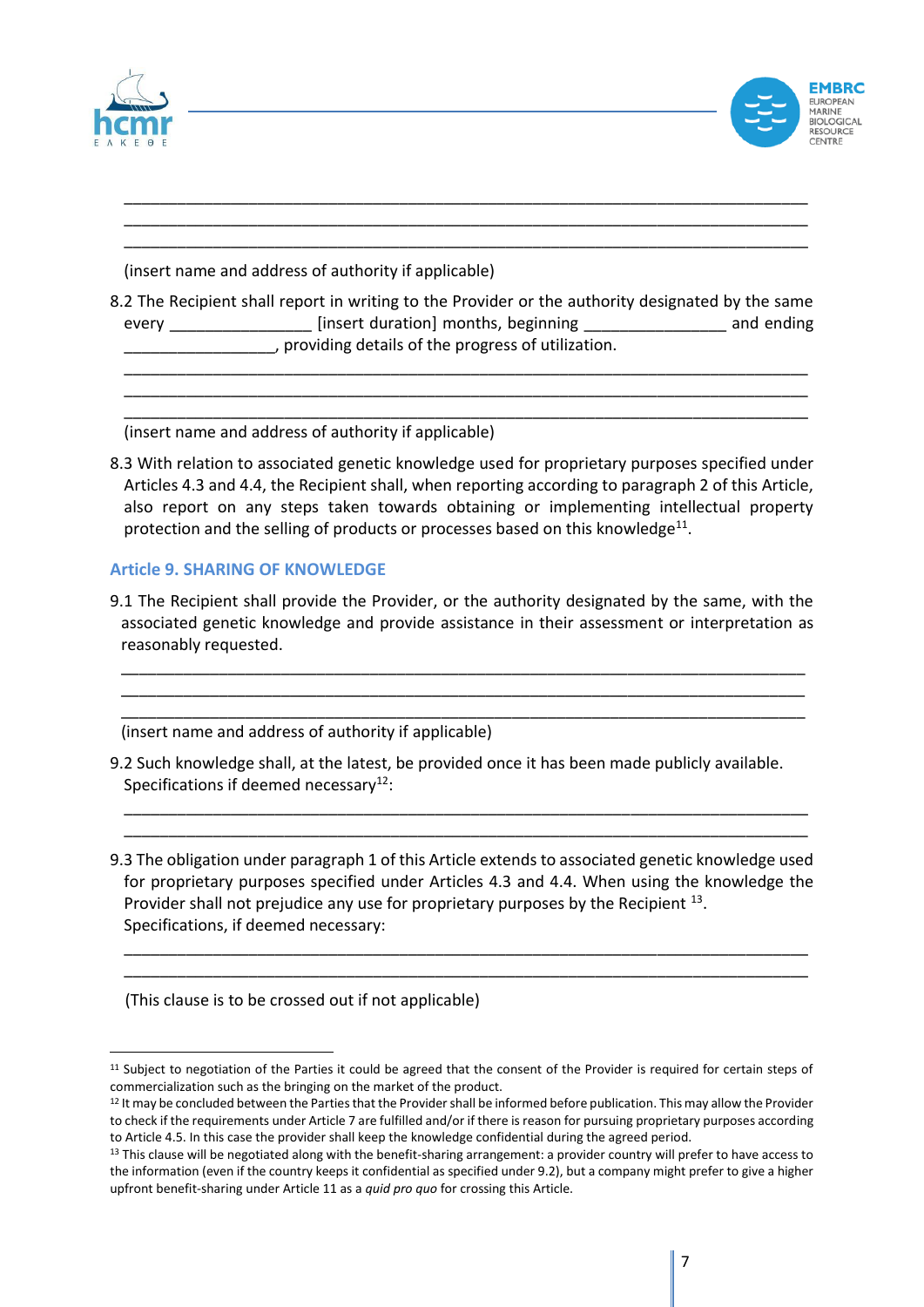



9.4 The Recipient shall furnish the Provider or the authority designated by the same with \_\_\_\_\_\_\_\_ (insert number) copies of any publication based on the utilization of the accessed genetic resources.

\_\_\_\_\_\_\_\_\_\_\_\_\_\_\_\_\_\_\_\_\_\_\_\_\_\_\_\_\_\_\_\_\_\_\_\_\_\_\_\_\_\_\_\_\_\_\_\_\_\_\_\_\_\_\_\_\_\_\_\_\_\_\_\_\_\_\_\_\_\_\_\_\_\_\_\_\_ \_\_\_\_\_\_\_\_\_\_\_\_\_\_\_\_\_\_\_\_\_\_\_\_\_\_\_\_\_\_\_\_\_\_\_\_\_\_\_\_\_\_\_\_\_\_\_\_\_\_\_\_\_\_\_\_\_\_\_\_\_\_\_\_\_\_\_\_\_\_\_\_\_\_\_\_\_ \_\_\_\_\_\_\_\_\_\_\_\_\_\_\_\_\_\_\_\_\_\_\_\_\_\_\_\_\_\_\_\_\_\_\_\_\_\_\_\_\_\_\_\_\_\_\_\_\_\_\_\_\_\_\_\_\_\_\_\_\_\_\_\_\_\_\_\_\_\_\_\_\_\_\_\_\_

(insert name and address of authority if applicable)

#### **Article 10. SCIENTIFIC COLLABORATION WITH THE PROVIDER STATE AND CAPACITY-BUILDING**

As part of the Ocean Sampling Day Consortium the Recipient agrees to collaborate with scientists from the Provider in the utilization activities based on this agreement. Such involvement shall take the following forms:

\_\_\_\_\_\_\_\_\_\_\_\_\_\_\_\_\_\_\_\_\_\_\_\_\_\_\_\_\_\_\_\_\_\_\_\_\_\_\_\_\_\_\_\_\_\_\_\_\_\_\_\_\_\_\_\_\_\_\_\_\_\_\_\_\_\_\_\_\_\_\_\_\_\_\_\_\_ \_\_\_\_\_\_\_\_\_\_\_\_\_\_\_\_\_\_\_\_\_\_\_\_\_\_\_\_\_\_\_\_\_\_\_\_\_\_\_\_\_\_\_\_\_\_\_\_\_\_\_\_\_\_\_\_\_\_\_\_\_\_\_\_\_\_\_\_\_\_\_\_\_\_\_\_\_ \_\_\_\_\_\_\_\_\_\_\_\_\_\_\_\_\_\_\_\_\_\_\_\_\_\_\_\_\_\_\_\_\_\_\_\_\_\_\_\_\_\_\_\_\_\_\_\_\_\_\_\_\_\_\_\_\_\_\_\_\_\_\_\_\_\_\_\_\_\_\_\_\_\_\_\_\_

 $14$  (to be specified by negotiations)

#### **Article 11. BENEFIT-SHARING IN CASE OF UTILIZATION FOR PROPRIETARY PURPOSES**

11.1 The Recipient agrees to pay an up-front compensation of … (amount to be specified) to the Provider, if the Recipient utilizes the accessed genetic resources for proprietary purposes. The payment is due to the Provider within … months (term to be specified) after consent on the kinds of genetic resources to be utilized has been reached under Article 3.2. The payment shall be transferred to the following account of the Provider:

\_\_\_\_\_\_\_\_\_\_\_\_\_\_\_\_\_\_\_\_\_\_\_\_\_\_\_\_\_\_\_\_\_\_\_\_\_\_\_\_\_\_\_\_\_\_\_\_\_\_\_\_\_\_\_\_\_\_\_\_\_\_\_\_\_\_\_\_\_\_\_\_\_\_\_\_\_ \_\_\_\_\_\_\_\_\_\_\_\_\_\_\_\_\_\_\_\_\_\_\_\_\_\_\_\_\_\_\_\_\_\_\_\_\_\_\_\_\_\_\_\_\_\_\_\_\_\_\_\_\_\_\_\_\_\_\_\_\_\_\_\_\_\_\_\_\_\_\_\_\_\_\_\_\_

(This clause is to be crossed out if not applicable)

11.2 If the Recipient utilizes the accessed genetic resources or uses the associated knowledge for proprietary purposes according to Articles 4.3 and 4.4, it must fairly and equitably share with the Provider any monetary benefit obtained.

11.3 The share shall be determined by further negotiations between the Parties to this agreement.

11.4. (Alternatively to 11.3) The share shall be experient of the revenue from sales of the product or process based on the accessed genetic resources. It shall be paid on the basis of a financial report to be sent to the Provider or an authority designated by the same at the end of any year of any revenue generation to the account designated by the same.

\_\_\_\_\_\_\_\_\_\_\_\_\_\_\_\_\_\_\_\_\_\_\_\_\_\_\_\_\_\_\_\_\_\_\_\_\_\_\_\_\_\_\_\_\_\_\_\_\_\_\_\_\_\_\_\_\_\_\_\_\_\_\_\_\_\_\_\_\_\_\_\_\_\_\_\_\_ \_\_\_\_\_\_\_\_\_\_\_\_\_\_\_\_\_\_\_\_\_\_\_\_\_\_\_\_\_\_\_\_\_\_\_\_\_\_\_\_\_\_\_\_\_\_\_\_\_\_\_\_\_\_\_\_\_\_\_\_\_\_\_\_\_\_\_\_\_\_\_\_\_\_\_\_\_ \_\_\_\_\_\_\_\_\_\_\_\_\_\_\_\_\_\_\_\_\_\_\_\_\_\_\_\_\_\_\_\_\_\_\_\_\_\_\_\_\_\_\_\_\_\_\_\_\_\_\_\_\_\_\_\_\_\_\_\_\_\_\_\_\_\_\_\_\_\_\_\_\_\_\_\_\_

(Insert authority and account details)

11.5 If the Recipient utilizes the accessed genetic resources or utilizes the associated genetic knowledge for proprietary purposes without being entitled according to Articles 4.3 or 4.4, and therefore in breach of the conditions of this agreement, it must share with the Provider any monetary benefit obtained from such utilization or use. The share shall be percent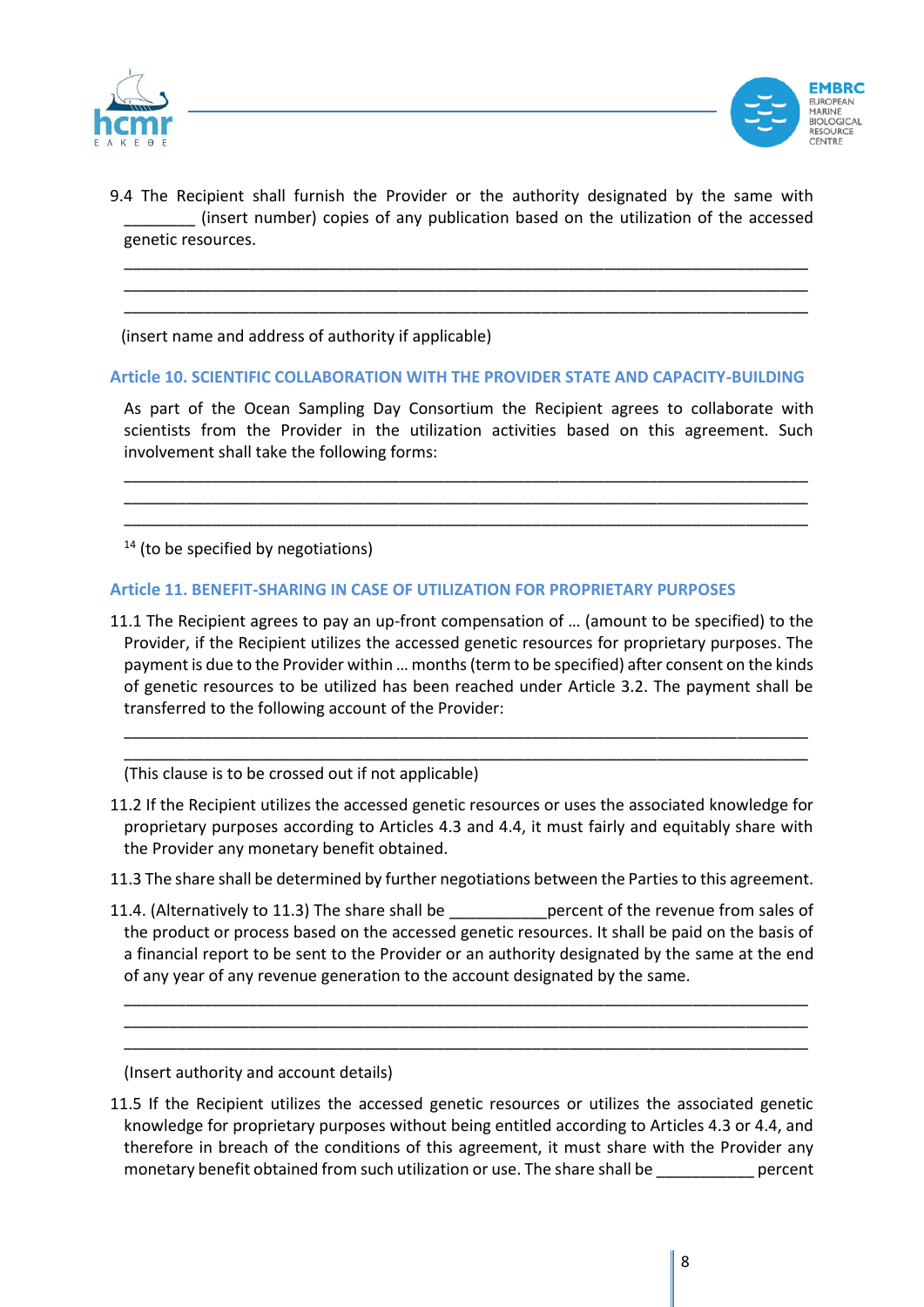



of the revenue from sales of the product or process based on the accessed genetic resources. It shall be paid on the basis of a financial report to be sent to the Provider or an authority designated by the same in due time upon request by the same.

\_\_\_\_\_\_\_\_\_\_\_\_\_\_\_\_\_\_\_\_\_\_\_\_\_\_\_\_\_\_\_\_\_\_\_\_\_\_\_\_\_\_\_\_\_\_\_\_\_\_\_\_\_\_\_\_\_\_\_\_\_\_\_\_\_\_\_\_\_\_\_\_\_\_\_\_\_ \_\_\_\_\_\_\_\_\_\_\_\_\_\_\_\_\_\_\_\_\_\_\_\_\_\_\_\_\_\_\_\_\_\_\_\_\_\_\_\_\_\_\_\_\_\_\_\_\_\_\_\_\_\_\_\_\_\_\_\_\_\_\_\_\_\_\_\_\_\_\_\_\_\_\_\_\_ \_\_\_\_\_\_\_\_\_\_\_\_\_\_\_\_\_\_\_\_\_\_\_\_\_\_\_\_\_\_\_\_\_\_\_\_\_\_\_\_\_\_\_\_\_\_\_\_\_\_\_\_\_\_\_\_\_\_\_\_\_\_\_\_\_\_\_\_\_\_\_\_\_\_\_\_\_

(Insert authority and account details if applicable) (This Article or single paragraphs of it are to be crossed out if not applicable)

## **Article 12. OTHER LAWS TO BE RESPECTED**

The Recipient shall ensure that the collection, storage, transfer, utilization and exportation of the genetic resources complies with all applicable laws of the Provider State on the protection of human health and the environment, on taxes, on customs and any other concern.

## **Article 13. DURATION OF THE AGREEMENT**

The agreement is of unlimited duration, except for the obligations under Articles 8.2 and 10, which shall end on [date to be inserted, e.g. 2 years after the termination of the OSD event]:

#### **Article 14. APPLICABLE LAW**

14.1 The applicable law on any matters relating to the interpretation and the application of the present agreement shall be:

\_\_\_\_\_\_\_\_\_\_\_\_\_\_\_\_\_\_\_\_\_\_\_\_\_\_\_\_\_\_\_\_\_\_\_\_\_\_\_\_\_\_\_\_\_\_\_\_\_\_\_\_\_\_\_\_\_\_\_\_\_\_\_\_\_\_\_\_\_\_

\_\_\_\_\_\_\_\_\_\_\_\_\_\_\_\_\_\_\_\_\_\_\_\_\_\_\_\_\_\_\_\_\_\_\_\_\_\_\_\_\_\_\_\_\_\_\_\_\_\_\_\_\_\_\_\_\_\_\_\_\_\_\_\_\_\_\_\_\_\_

14.2 The competent court for dispute settlement shall be:

#### **Article 15. DISPUTE SETTLEMENT**

- 15.1 No Party shall, in the event of a dispute arising from this agreement, commence court proceedings (except proceedings for urgent interlocutory relief) before searching for an amicable solution according to paragraphs 2 and 3 of this Article.
- 15.2 A Party to this agreement claiming that a dispute has arisen under or in relation to this agreement must serve the other Party with a written notice specifying the nature of the dispute on receipt of which the dispute resolution shall forthwith begin.
- 15.3 Any dispute arising from this agreement shall be resolved expeditiously foremost by negotiation in good faith failure to which the Parties shall engage informal dispute resolution techniques, such as mediation and arbitration or similar techniques agreed to by them.

#### **Article 16. TERMINATION OF THE AGREEMENT**

- 16.1 The agreement may be terminated at any time by mutual agreement in writing.
- 16.2 The agreement may be terminated by default if the Recipient fails to satisfy any of the following obligations under this agreement: Articles 4.2, 4.3, 4.4, 5.1, 5.2, 5.3, 6.1, 6.3, 7, 8, 9.1 and 9.3, 11.2 and 11.5.